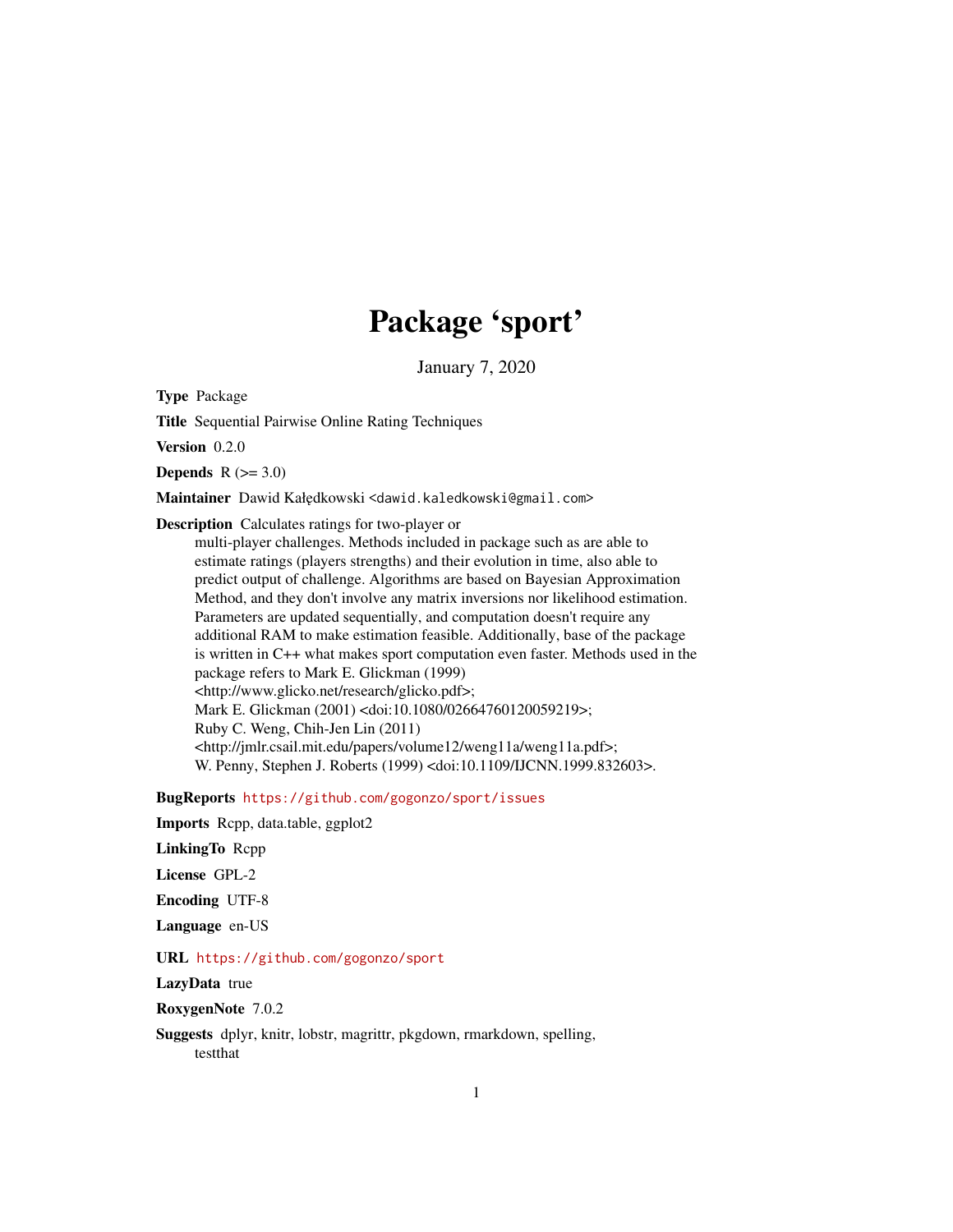<span id="page-1-0"></span>VignetteBuilder knitr

NeedsCompilation yes

Author Dawid Kałędkowski [aut, cre] (<https://orcid.org/0000-0001-9533-457X>)

Repository CRAN

Date/Publication 2020-01-07 09:10:02 UTC

# R topics documented:

| Index |  |
|-------|--|

bbt\_run *Bayesian Bradley-Terry*

# Description

Bayesian Bradley-Terry

```
bbt_run(
 formula,
 data,
  r = numeric(0),
  rd = numeric(0),
  init_r = 25,
  init\_rd = 25/3,
  lambda = NULL,
  share = NULL,
 weight = NULL,kappa = 0.5\mathcal{L}
```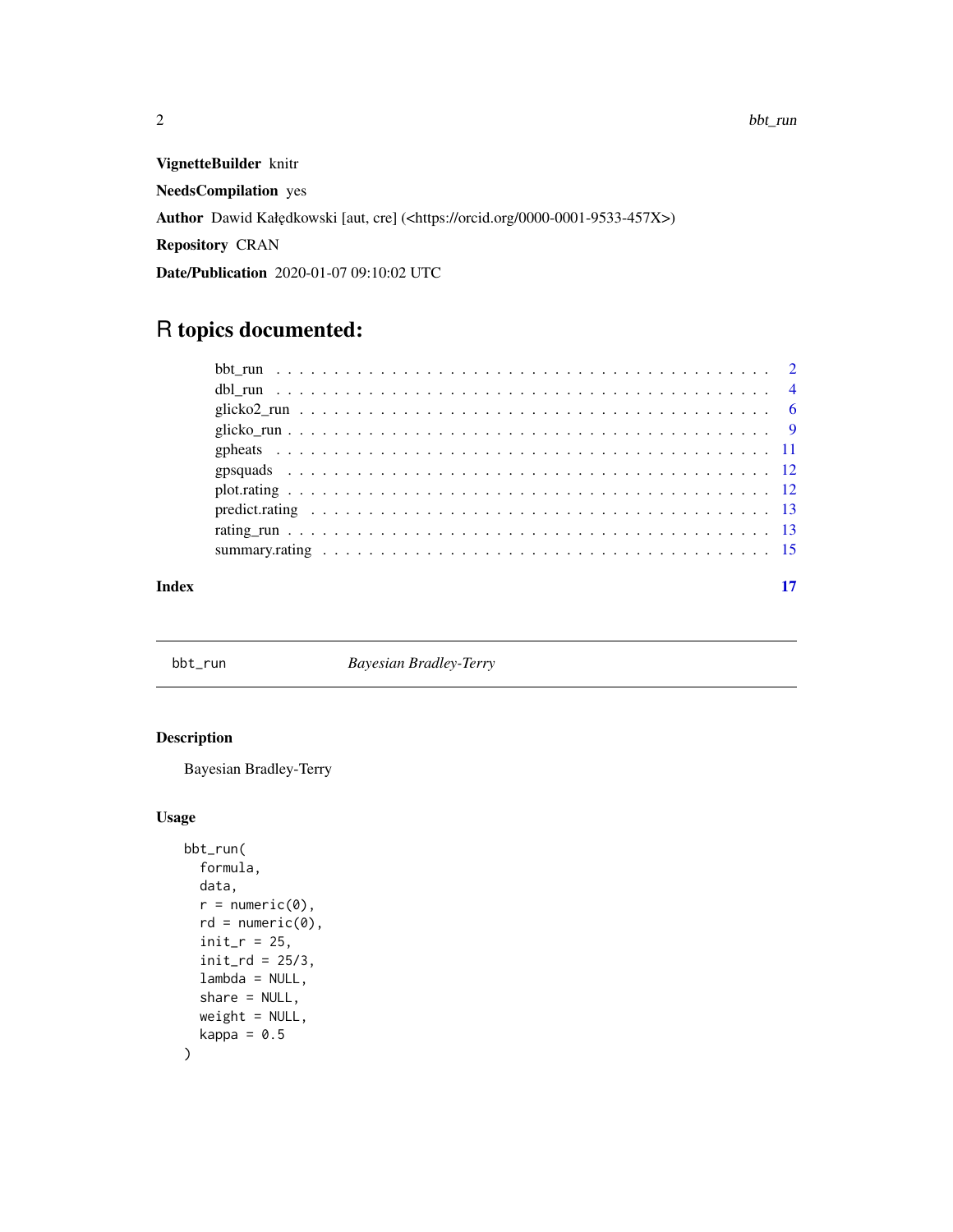#### bbt\_run 3

# Arguments

| and it should be specified in following manner:                                                                                                                                                                                                                                                                                           |
|-------------------------------------------------------------------------------------------------------------------------------------------------------------------------------------------------------------------------------------------------------------------------------------------------------------------------------------------|
| rank $ $ id $\sim$ player (name).                                                                                                                                                                                                                                                                                                         |
| • rank player position in event.                                                                                                                                                                                                                                                                                                          |
| • id event identifier in which pairwise comparison is assessed.                                                                                                                                                                                                                                                                           |
| • player(name) name of the contestant. In this case player(name) helps<br>algorithm point name of the column where player names are stored.                                                                                                                                                                                               |
| Users can also specify formula in in different way: rank $\vert$ id $\sim$ player (name   team).<br>Which means that players are playing in teams, and results are observed for<br>teams not for players. For more see vignette.                                                                                                          |
| data.frame which contains columns specified in formula, and optional columns<br>defined by lambda, weight.                                                                                                                                                                                                                                |
| named vector of initial players ratings estimates. If not specified then r will<br>be created automatically for parameters specified in formula with initial value<br>init r.                                                                                                                                                             |
| rd named vector of initial rating deviation estimates. If not specified then rd will<br>be created automatically for parameters specified in formula with initial value<br>init_rd.                                                                                                                                                       |
| initial values for $r$ if not provided. Default (glicko = 1500, glicko2 = 1500,<br>$bbt = 25$ , $dbl = 0$                                                                                                                                                                                                                                 |
| initial values for rd if not provided. Default (glicko = 350, glicko2 = 350, bbt<br>$= 25/3$ , db1 = 1)                                                                                                                                                                                                                                   |
| name of the column in 'data' containing lambda values or one constant value<br>(eg. lambda = colname or lambda = $0.5$ ). Lambda impact prior variance, and<br>uncertainty of the matchup result. The higher lambda, the higher prior variance<br>and more uncertain result of the matchup. Higher lambda flattens chances of<br>winning. |
| name of the column in 'data' containing player share in team efforts. It's used to<br>first calculate combined rating of the team and then redistribute ratings update<br>back to players level. Warning - it should be used only if formula is specified<br>with players nested within teams ('player(playerlteam)').                    |
| name of the column in 'data' containing weights values or one constant (eg.<br>weight = colname or weight = $0.5$ ). Weights increasing (weight > 1) or de-<br>creasing (weight $< 1$ ) update change. Higher weight increasing impact of event<br>result on rating estimate.                                                             |
| controls rd shrinkage not to be greater than rd*(1-kappa). 'kappa=1' means<br>that rd will not be decreased.                                                                                                                                                                                                                              |
|                                                                                                                                                                                                                                                                                                                                           |

# Value

A "rating" object is returned:

• final\_r named vector containing players ratings.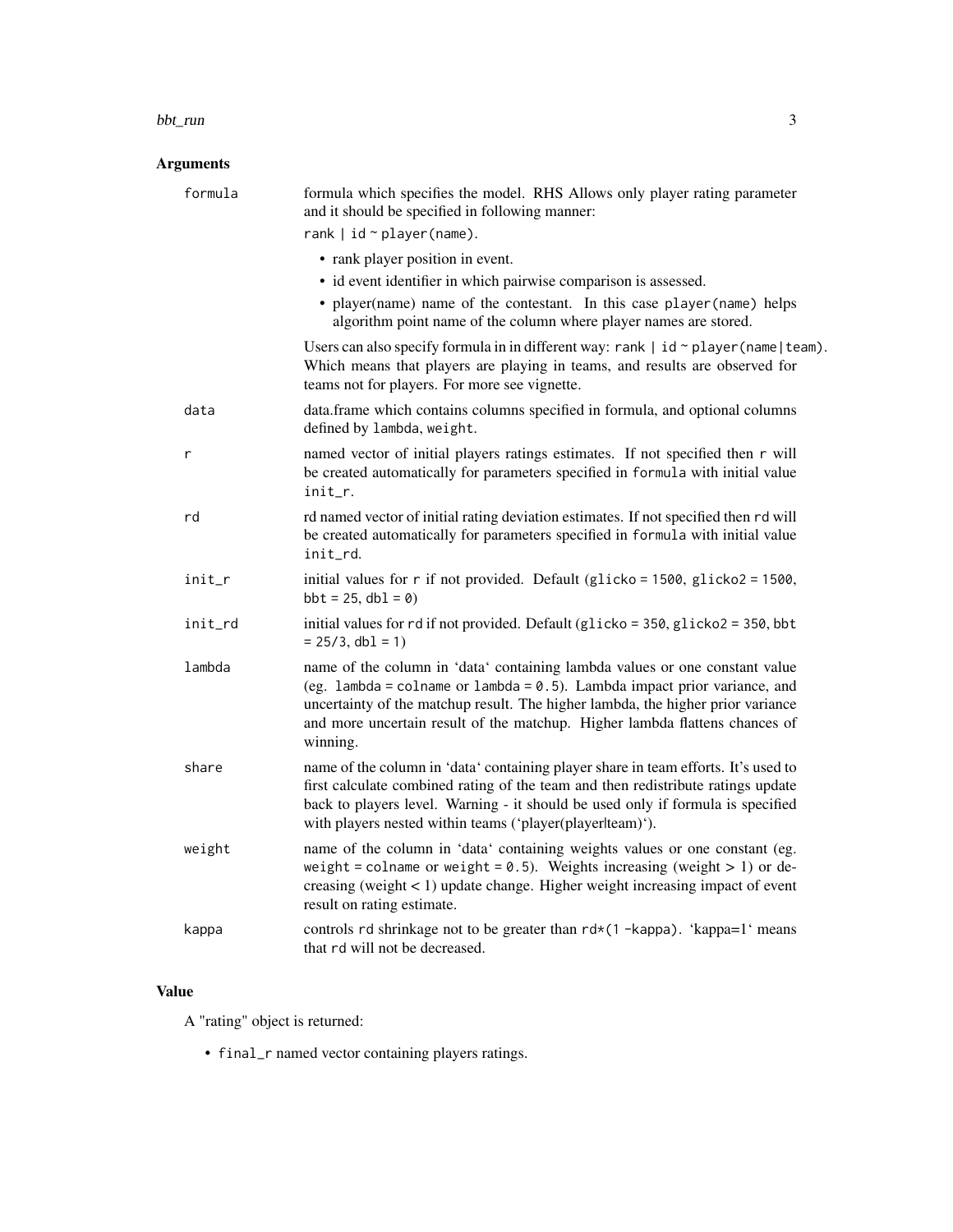- <span id="page-3-0"></span>• final\_rd named vector containing players ratings deviations.
- r data.frame with evolution of the ratings and ratings deviations estimated at each event.
- pairs pairwise combinations of players in analysed events with prior probability and result of a challenge.
- class of the object.
- method type of algorithm used.
- settings arguments specified in function call.

#### Examples

```
# the simplest example
data <- data.frame(
  id = c(1, 1, 1, 1),team = c("A", "A", "B", "B"),
  player = c("a", "b", "c", "d"),
  rank\_team = c(1, 1, 2, 2),rank_player = c(3, 4, 1, 2)\lambdabbt <- bbt_run(
  data = data,
  formula = rank_player | id \sim player(player),
  r = setNames(c(25, 23.3, 25.83, 28.33), c("a", "b", "c", "d")),
  rd = setNames(c(4.76, 0.71, 2.38, 7.14), c("a", "b", "c", "d")))
# nested matchup
bbt <- bbt_run(
  data = data,formula = rank\_team | id ~ player(player | team)
 \lambda
```
#### dbl\_run *Dynamic Bayesian Logit*

#### Description

Dynamic Bayesian Logit

```
dbl_run(
  formula,
  data,
  r = NULL,rd = NULL,
```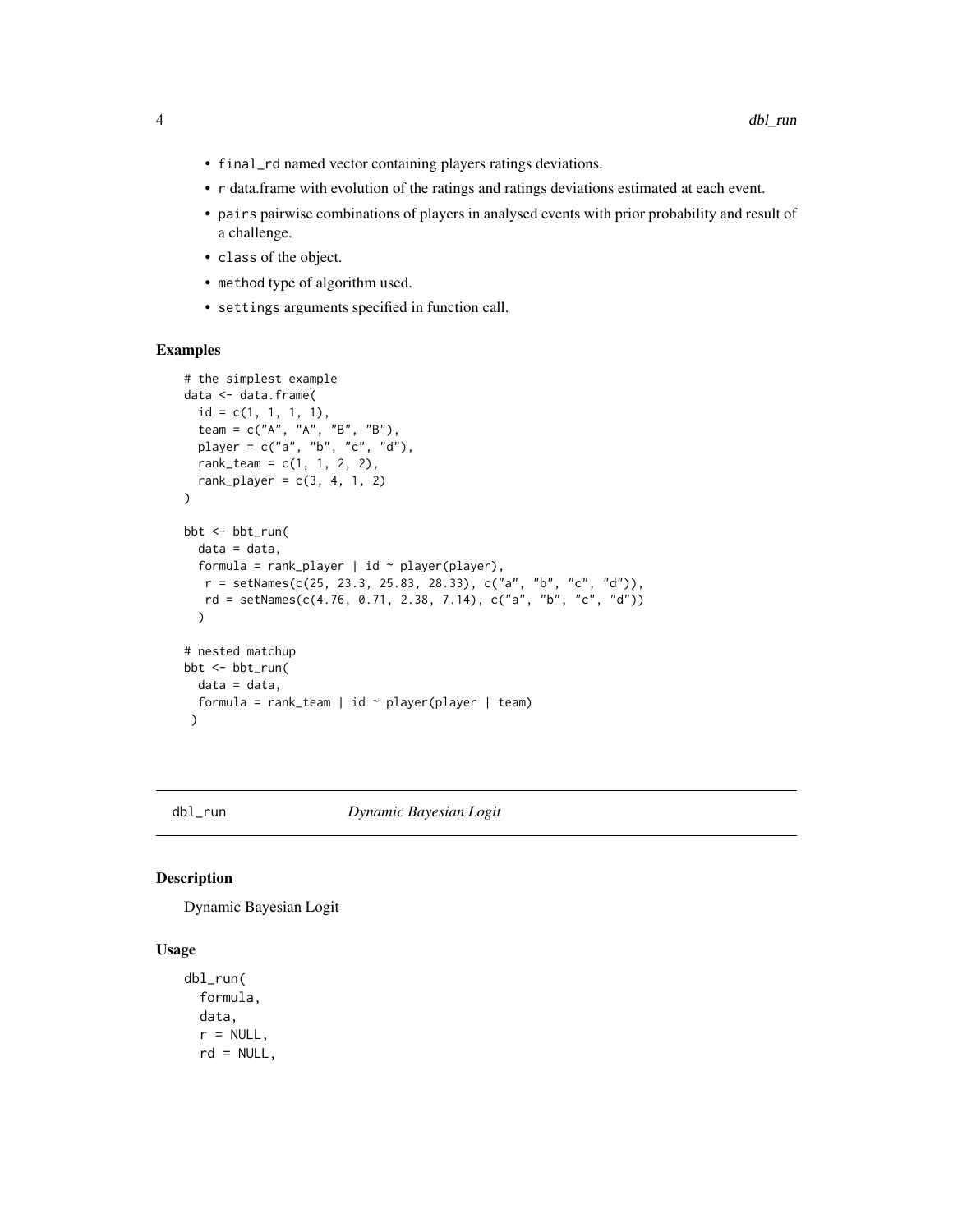#### dbl\_run 5

```
lambda = NULL,weight = NULL,
 kappa = 0.95,
 init_r = 0,
 init\_rd = 1)
```
# Arguments

| formula | formula which specifies the model. Unlike other algorithms in the packages<br>(glicko_run, glicko2_run, bbt_run), this method doesn't allow players nested in<br>teams with 'player(player   team)' and user should matchup in formula using<br>'player(player)'. DBL allows user specify multiple parameters also in interac-<br>tion with others. |
|---------|-----------------------------------------------------------------------------------------------------------------------------------------------------------------------------------------------------------------------------------------------------------------------------------------------------------------------------------------------------|
| data    | data.frame which contains columns specified in formula, and optional columns<br>defined by lambda, weight.                                                                                                                                                                                                                                          |
| r       | named vector of initial players ratings estimates. If not specified then r will<br>be created automatically for parameters specified in formula with initial value<br>init_r.                                                                                                                                                                       |
| rd      | rd named vector of initial rating deviation estimates. If not specified then rd will<br>be created automatically for parameters specified in formula with initial value<br>init_rd.                                                                                                                                                                 |
| lambda  | name of the column in 'data' containing lambda values or one constant value<br>(eg. lambda = colname or lambda = $0.5$ ). Lambda impact prior variance, and<br>uncertainty of the matchup result. The higher lambda, the higher prior variance<br>and more uncertain result of the matchup. Higher lambda flattens chances of<br>winning.           |
| weight  | name of the column in 'data' containing weights values or one constant (eg.<br>weight = colname or weight = $0.5$ ). Weights increasing (weight > 1) or de-<br>creasing (weight $< 1$ ) update change. Higher weight increasing impact of event<br>result on rating estimate.                                                                       |
| kappa   | controls rd shrinkage not to be greater than rd*(1-kappa). 'kappa=1' means<br>that rd will not be decreased.                                                                                                                                                                                                                                        |
| init_r  | initial values for $r$ if not provided. Default (glicko = 1500, glicko2 = 1500,<br>$bbt = 25$ , $dbl = 0)$                                                                                                                                                                                                                                          |
| init_rd | initial values for rd if not provided. Default (glicko = 350, glicko2 = 350, bbt<br>$= 25/3$ , db1 = 1)                                                                                                                                                                                                                                             |

# Value

A "rating" object is returned:

- final\_r named vector containing players ratings.
- final\_rd named vector containing players ratings deviations.
- r data.frame with evolution of the ratings and ratings deviations estimated at each event.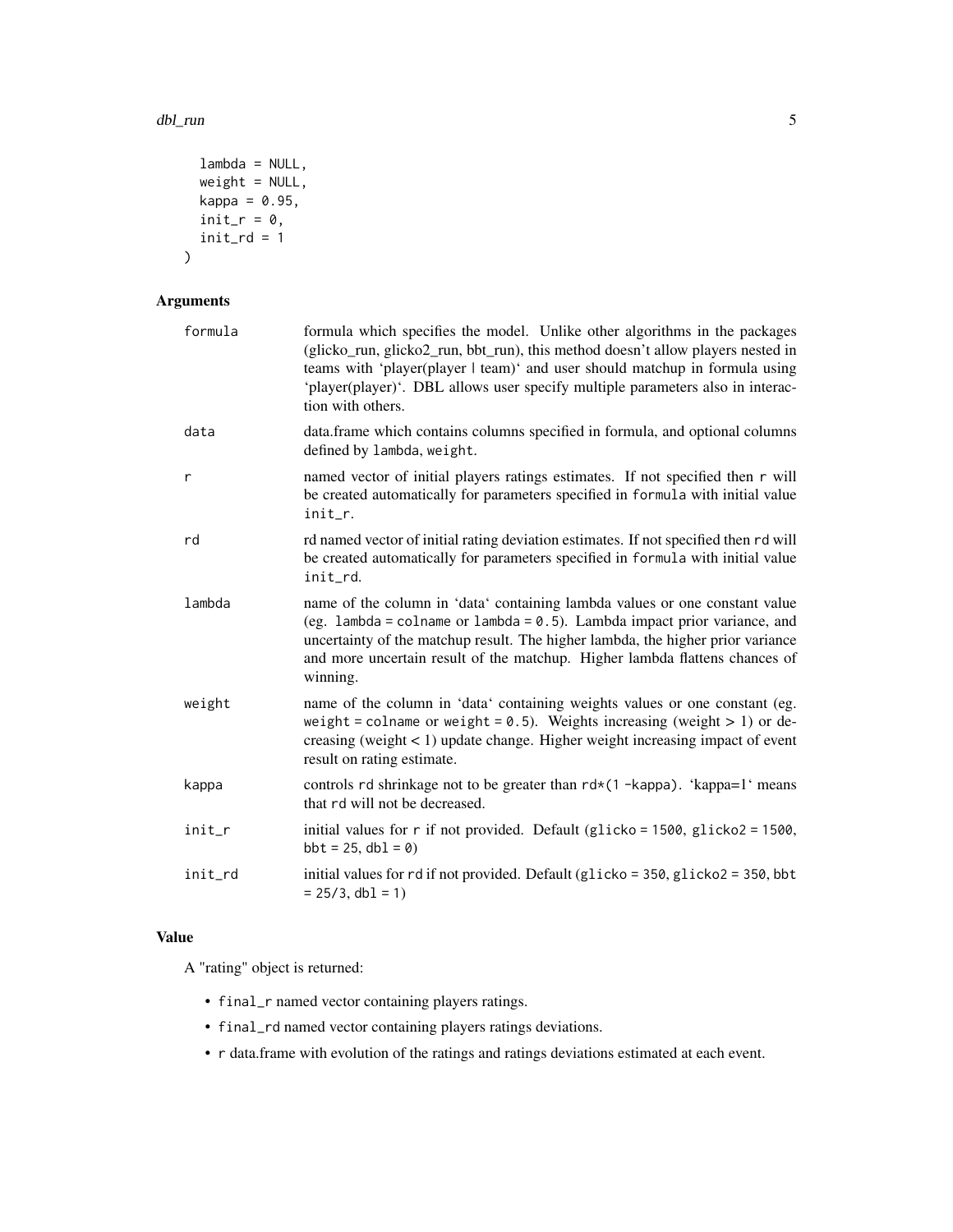- <span id="page-5-0"></span>• pairs pairwise combinations of players in analysed events with prior probability and result of a challenge.
- class of the object.
- method type of algorithm used.
- settings arguments specified in function call.

#### Examples

```
# the simplest example
```

```
data <- data.frame(
  id = c(1, 1, 1, 1),name = c("A", "B", "C", "D"),rank = c(3, 4, 1, 2),gate = c(1, 2, 3, 4),factor1 = c("a", "a", "b", "b"),factor2 = c("a", "b", "a", "b")
)
dbl <- dbl_run(
 data = data,
 formula = rank | id \sim player(name)
 )
dbl <- dbl_run(
  data = data,
  formula = rank | id \sim player(name) + gate * factor1)
```
glicko2\_run *Glicko2 rating algorithm*

# Description

Glicko2 rating algorithm

```
glicko2_run(
  formula,
  data,
  r = numeric(0),
  rd = numeric(0),
  sigma = numeric(0),
  lambda = NULL,
  share = NULL,
  weight = NULL,init_r = 1500,init\_rd = 350,
```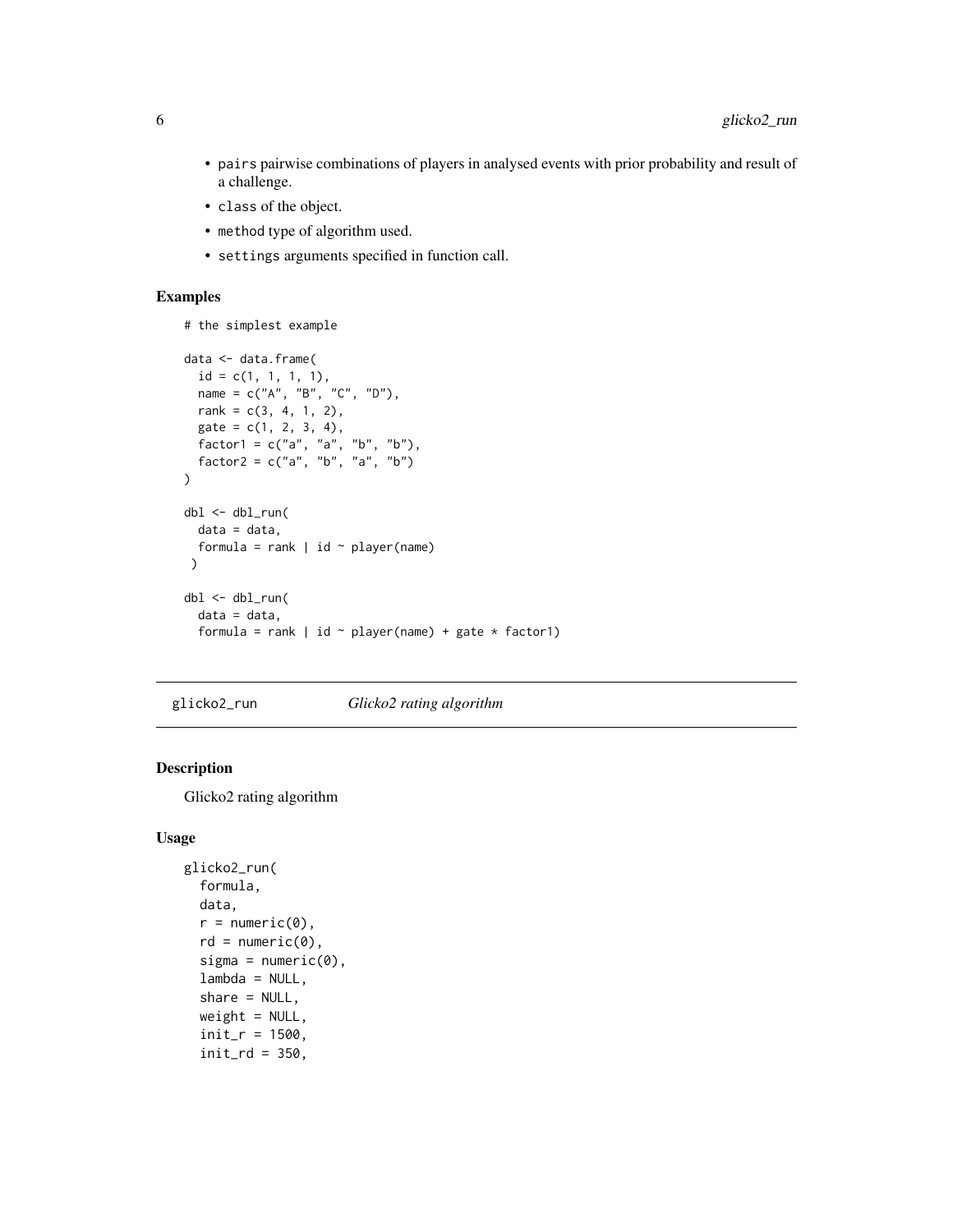```
init\_sigma = 0.05,
 kappa = 0.5,
 tau = 0.5\lambda
```

| formula | formula which specifies the model. RHS Allows only player rating parameter<br>and it should be specified in following manner:                                                                                                                                                                                                             |
|---------|-------------------------------------------------------------------------------------------------------------------------------------------------------------------------------------------------------------------------------------------------------------------------------------------------------------------------------------------|
|         | rank $ $ id $\sim$ player (name).                                                                                                                                                                                                                                                                                                         |
|         | • rank player position in event.                                                                                                                                                                                                                                                                                                          |
|         | • id event identifier in which pairwise comparison is assessed.                                                                                                                                                                                                                                                                           |
|         | • player(name) name of the contestant. In this case player(name) helps<br>algorithm point name of the column where player names are stored.                                                                                                                                                                                               |
|         | Users can also specify formula in in different way: rank $\mid$ id $\sim$ player (name $\mid$ team).<br>Which means that players are playing in teams, and results are observed for<br>teams not for players. For more see vignette.                                                                                                      |
| data    | data.frame which contains columns specified in formula, and optional columns<br>defined by lambda, weight.                                                                                                                                                                                                                                |
| r       | named vector of initial players ratings estimates. If not specified then r will<br>be created automatically for parameters specified in formula with initial value<br>init_r.                                                                                                                                                             |
| rd      | rd named vector of initial rating deviation estimates. If not specified then rd will<br>be created automatically for parameters specified in formula with initial value<br>init rd.                                                                                                                                                       |
| sigma   | (only for glicko2) named vector of initial players ratings estimates. If not speci-<br>fied then sigma will be created automatically for parameters specified in formula<br>with initial value init_sigma.                                                                                                                                |
| lambda  | name of the column in 'data' containing lambda values or one constant value<br>(eg. lambda = colname or lambda = $0.5$ ). Lambda impact prior variance, and<br>uncertainty of the matchup result. The higher lambda, the higher prior variance<br>and more uncertain result of the matchup. Higher lambda flattens chances of<br>winning. |
| share   | name of the column in 'data' containing player share in team efforts. It's used to<br>first calculate combined rating of the team and then redistribute ratings update<br>back to players level. Warning - it should be used only if formula is specified<br>with players nested within teams ('player(playerlteam)').                    |
| weight  | name of the column in 'data' containing weights values or one constant (eg.<br>weight = colname or weight = $0.5$ ). Weights increasing (weight > 1) or de-<br>creasing (weight $< 1$ ) update change. Higher weight increasing impact of event<br>result on rating estimate.                                                             |
| init_r  | initial values for r if not provided. Default (glicko = 1500, glicko2 = 1500,<br>$bbt = 25$ , $dbl = 0$                                                                                                                                                                                                                                   |
| init_rd | initial values for rd if not provided. Default (glicko = 350, glicko2 = 350, bbt<br>$= 25/3$ , db1 = 1)                                                                                                                                                                                                                                   |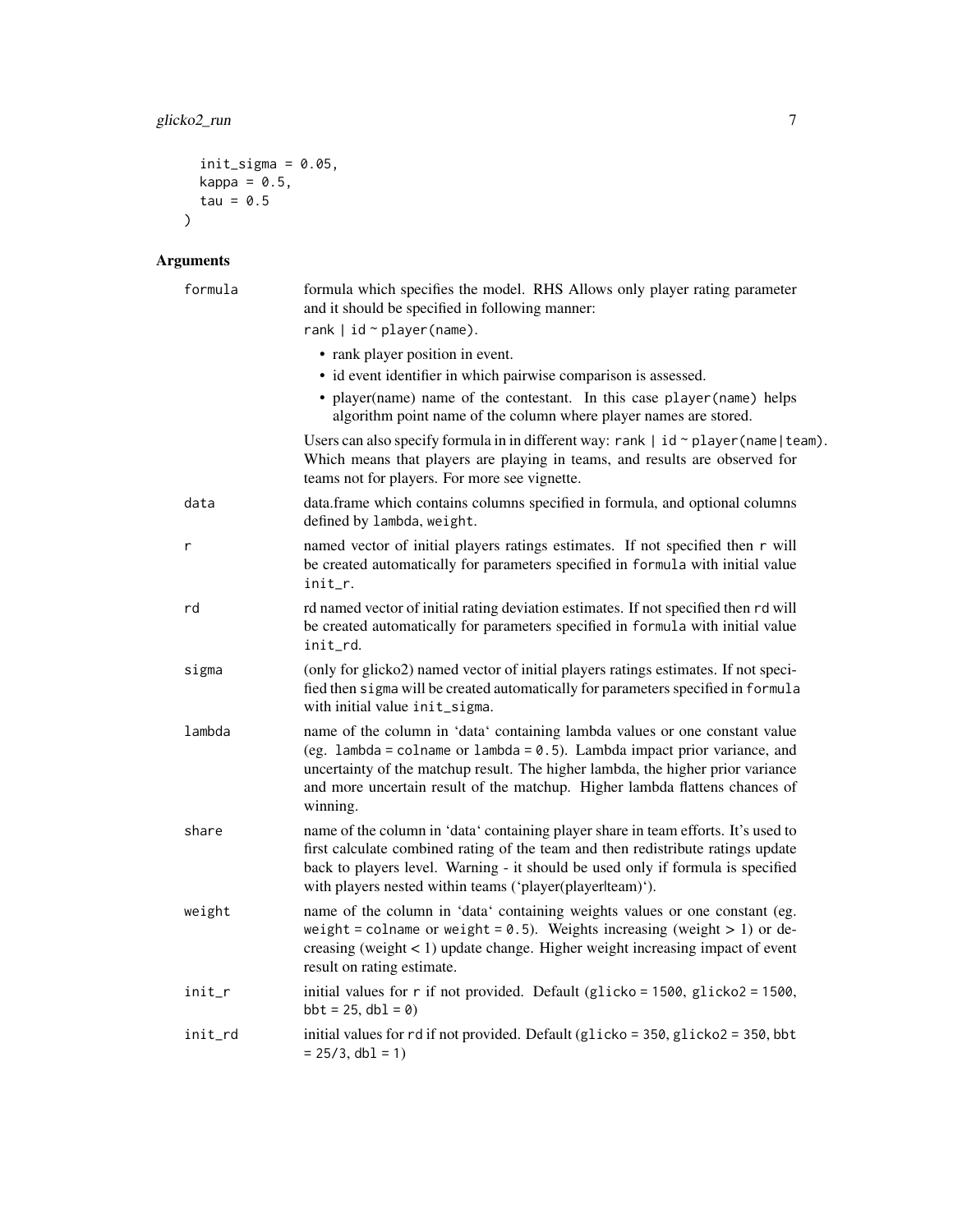| init_sigma | initial values for sigma if not provided. Default = $0.5$                                                                                                                                                                                                                                                                                                                                                                                                                                                                                                                                                                        |
|------------|----------------------------------------------------------------------------------------------------------------------------------------------------------------------------------------------------------------------------------------------------------------------------------------------------------------------------------------------------------------------------------------------------------------------------------------------------------------------------------------------------------------------------------------------------------------------------------------------------------------------------------|
| kappa      | controls rd shrinkage not to be greater than $rd*(1 - kappa)$ . 'kappa=1' means<br>that rd will not be decreased.                                                                                                                                                                                                                                                                                                                                                                                                                                                                                                                |
| tau        | The system constant. Which constrains the change in volatility over time. Rea-<br>sonable choices are between 0.3 and 1.2 (default = $0.5$ ), though the system<br>should be tested to decide which value results in greatest predictive accuracy.<br>Smaller values of tau prevent the volatility measures from changing by large<br>amounts, which in turn prevent enormous changes in ratings based on very im-<br>probable results. If the application of Glicko-2 is expected to involve extremely<br>improbable collections of game outcomes, then 'tau' should be set to a small<br>value, even as small as, say, tau= 0. |

#### Value

A "rating" object is returned:

- final\_r named vector containing players ratings.
- final\_rd named vector containing players ratings deviations.
- final\_sigma named vector containing players ratings volatile.
- r data.frame with evolution of the ratings and ratings deviations estimated at each event.
- pairs pairwise combinations of players in analysed events with prior probability and result of a challenge.
- class of the object.
- method type of algorithm used.
- settings arguments specified in function call.

# Examples

```
# the simplest example
data <- data.frame(
  id = c(1, 1, 1, 1),team = c("A", "A", "B", "B"),
  player = c("a", "b", "c", "d"),
  rank\_team = c(1, 1, 2, 2),rank_player = c(3, 4, 1, 2)\lambda# Example from Glickman
glicko2 <- glicko2_run(
  data = data,
  formula = rank_player | id \sim player(player),
  r = setNames(c(1500.0, 1400.0, 1550.0, 1700.0), c("a", "b", "c", "d")),
  rd = setNames(c(200.0, 30.0, 100.0, 300.0), c("a", "b", "c", "d"))
  )
# nested matchup
glicko2 <- glicko2_run(
  data = data,
```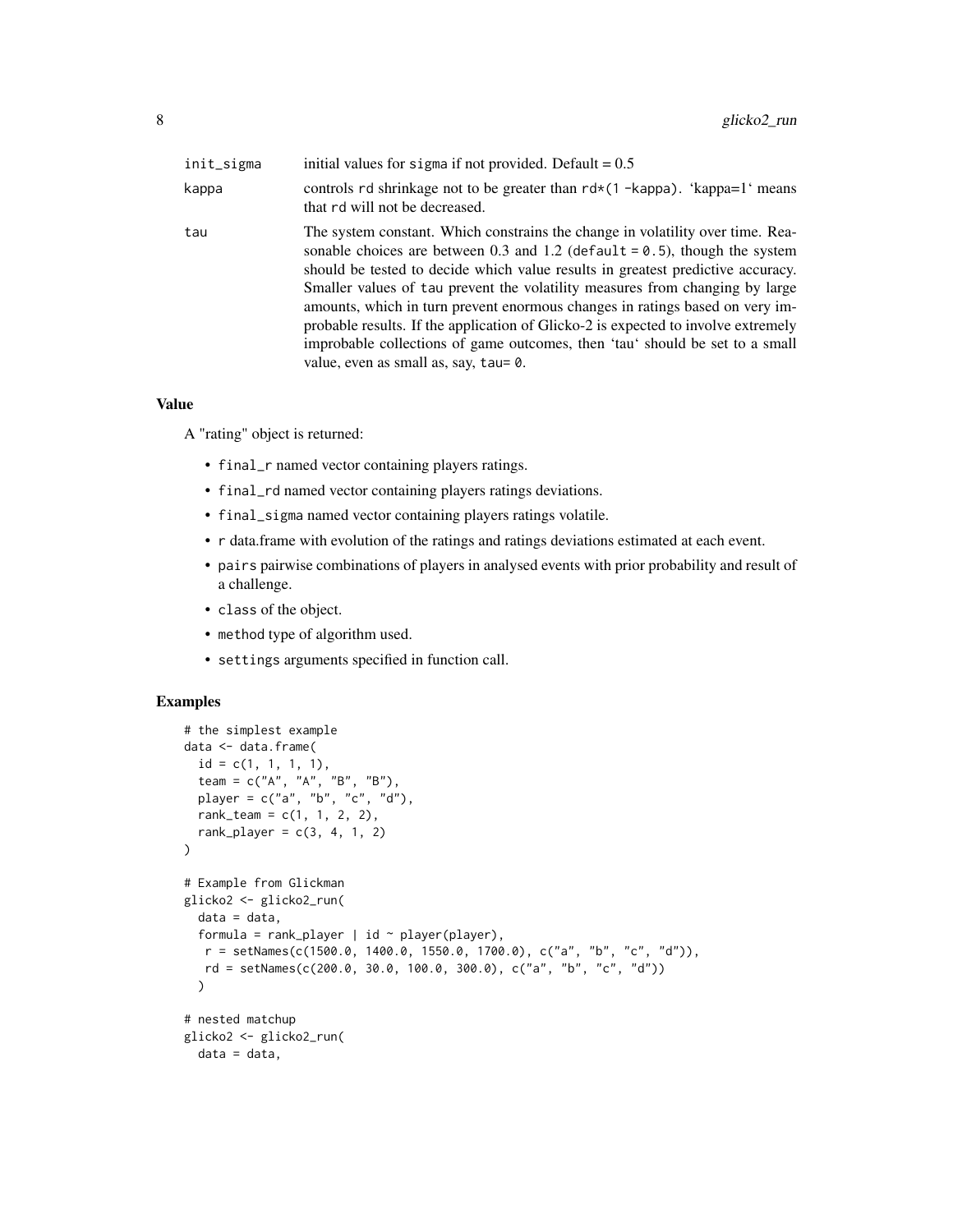```
formula = rank_team | id \sim player(player | team)
\mathcal{L}
```
# glicko\_run *Glicko rating algorithm*

# Description

Glicko rating algorithm

# Usage

```
glicko_run(
  data,
  formula,
  r = numeric(0),
  rd = numeric(0),
  init_r = 1500,init\_rd = 350,
  lambda = numeric(0),
  share = numeric(\emptyset),
  weight = numeric(0),
  kappa = 0.5)
```

| data         | data. frame which contains columns specified in formula, and optional columns<br>defined by lambda, weight.                                                                                                                                        |
|--------------|----------------------------------------------------------------------------------------------------------------------------------------------------------------------------------------------------------------------------------------------------|
| formula      | formula which specifies the model. RHS Allows only player rating parameter<br>and it should be specified in following manner:<br>rank $ $ id $\sim$ player (name).                                                                                 |
|              | • rank player position in event.<br>• id event identifier in which pairwise comparison is assessed.<br>• player(name) name of the contestant. In this case player(name) helps<br>algorithm point name of the column where player names are stored. |
|              | Users can also specify formula in in different way: rank $\vert$ id $\sim$ player (name $\vert$ team).<br>Which means that players are playing in teams, and results are observed for<br>teams not for players. For more see vignette.             |
| $\mathsf{r}$ | named vector of initial players ratings estimates. If not specified then r will<br>be created automatically for parameters specified in formula with initial value<br>init_r.                                                                      |
| rd           | rd named vector of initial rating deviation estimates. If not specified then rd will<br>be created automatically for parameters specified in formula with initial value<br>init_rd.                                                                |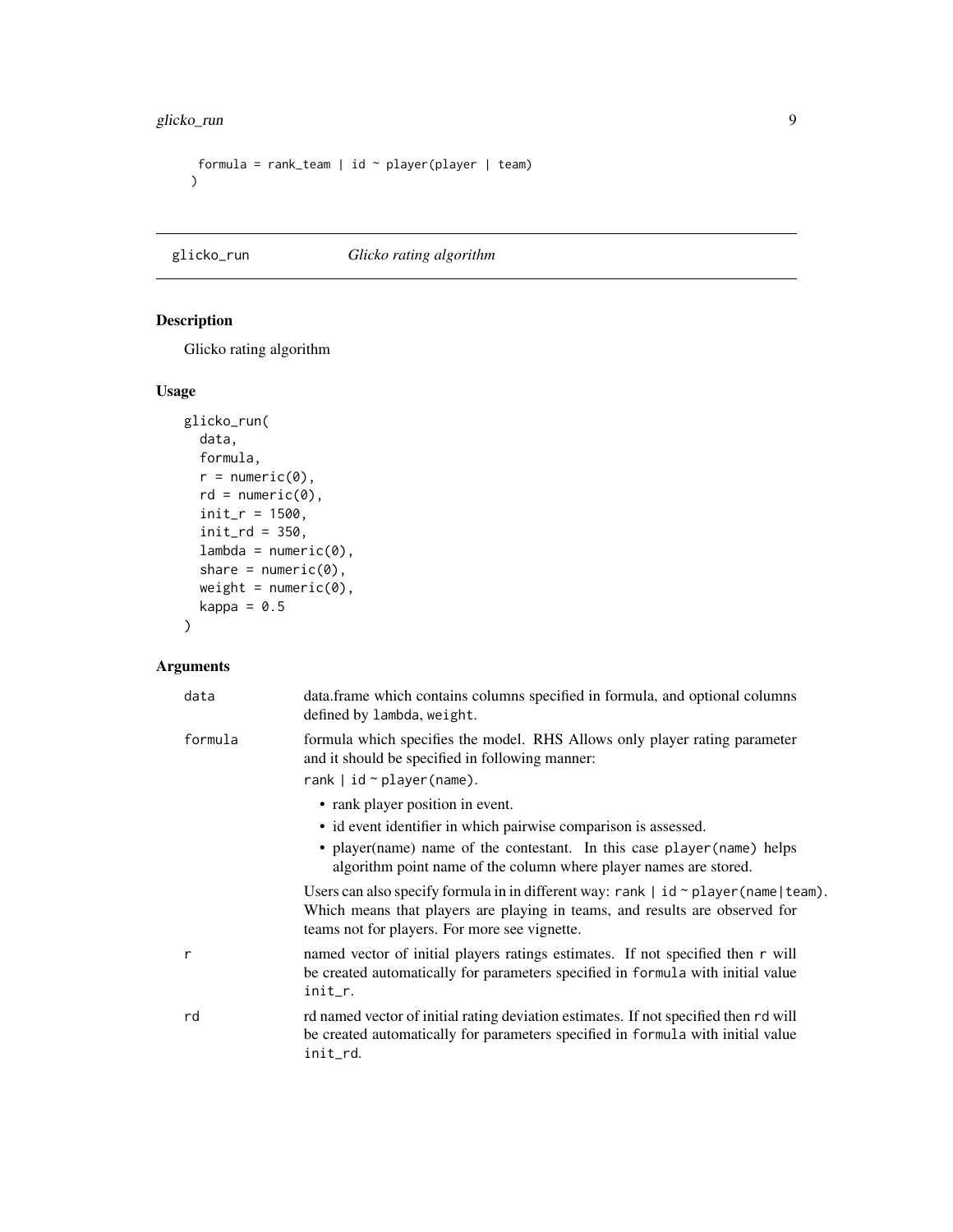| init_r  | initial values for $r$ if not provided. Default (glicko = 1500, glicko2 = 1500,<br>$bbt = 25$ , $dbl = 0$                                                                                                                                                                                                                                 |
|---------|-------------------------------------------------------------------------------------------------------------------------------------------------------------------------------------------------------------------------------------------------------------------------------------------------------------------------------------------|
| init_rd | initial values for rd if not provided. Default (glicko = $350$ , glicko $2 = 350$ , bbt<br>$= 25/3$ , db1 = 1)                                                                                                                                                                                                                            |
| lambda  | name of the column in 'data' containing lambda values or one constant value<br>(eg. lambda = colname or lambda = $0.5$ ). Lambda impact prior variance, and<br>uncertainty of the matchup result. The higher lambda, the higher prior variance<br>and more uncertain result of the matchup. Higher lambda flattens chances of<br>winning. |
| share   | name of the column in 'data' containing player share in team efforts. It's used to<br>first calculate combined rating of the team and then redistribute ratings update<br>back to players level. Warning - it should be used only if formula is specified<br>with players nested within teams ('player(playerlteam)').                    |
| weight  | name of the column in 'data' containing weights values or one constant (eg.<br>weight = colname or weight = 0.5). Weights increasing (weight > 1) or de-<br>creasing (weight $< 1$ ) update change. Higher weight increasing impact of event<br>result on rating estimate.                                                                |
| kappa   | controls rd shrinkage not to be greater than $rd*(1 - kappa)$ . 'kappa=1' means<br>that rd will not be decreased.                                                                                                                                                                                                                         |

# Value

A "rating" object is returned:

- final\_r named vector containing players ratings.
- final\_rd named vector containing players ratings deviations.
- r data.frame with evolution of the ratings and ratings deviations estimated at each event.
- pairs pairwise combinations of players in analysed events with prior probability and result of a challenge.
- class of the object.
- method type of algorithm used.
- settings arguments specified in function call.

# Examples

```
# the simplest example
data <- data.frame(
  id = c(1, 1, 1, 1),team = c("A", "A", "B", "B"),
 player = c("a", "b", "c", "d"),
  rank\_team = c(1, 1, 2, 2),rank_player = c(3, 4, 1, 2))
# Example from Glickman
glicko <- glicko_run(
 data = data,
```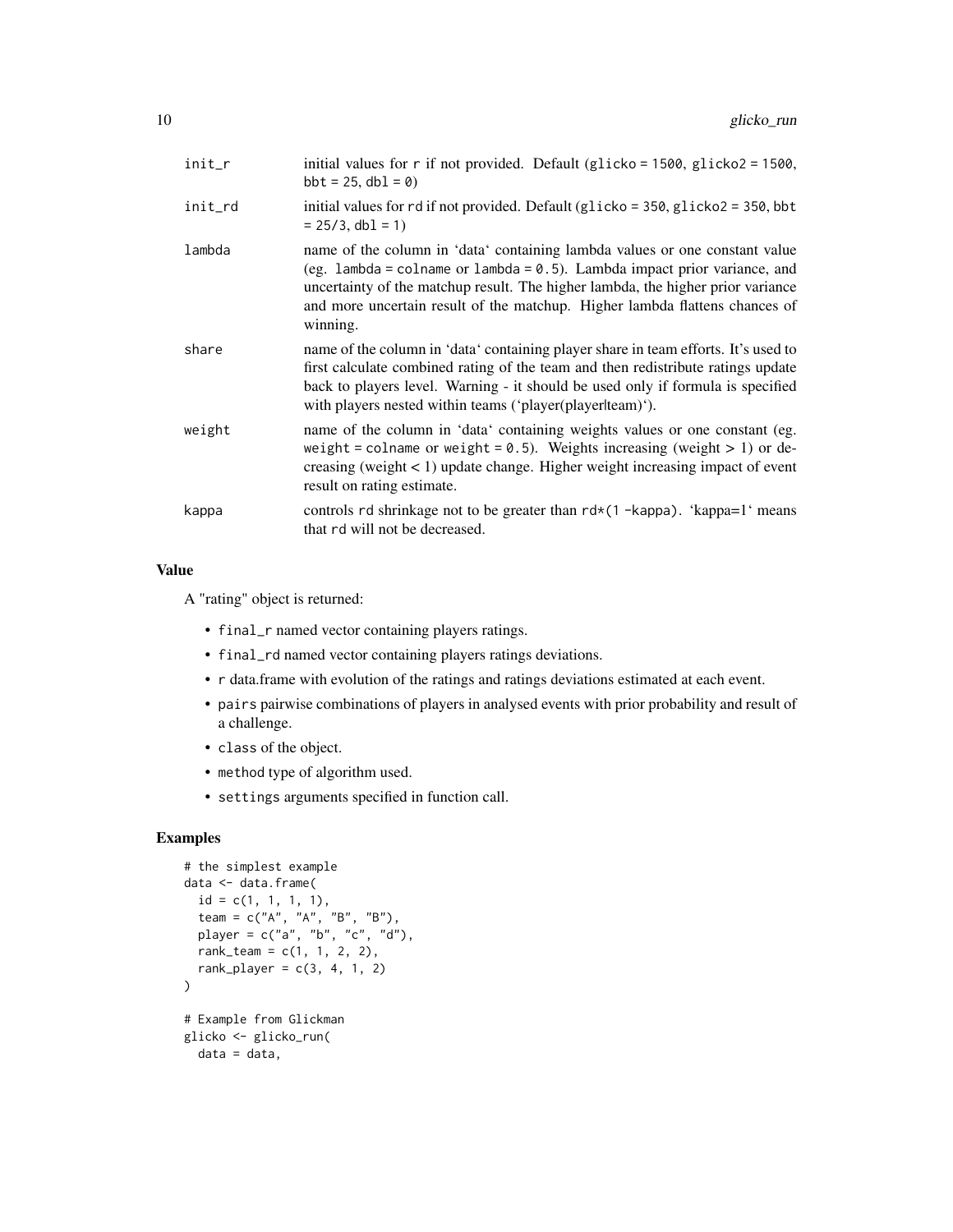#### <span id="page-10-0"></span>gpheats and the set of the set of the set of the set of the set of the set of the set of the set of the set of the set of the set of the set of the set of the set of the set of the set of the set of the set of the set of t

```
formula = rank_player | id \sim player(player),
  r = setNames(c(1500.0, 1400.0, 1550.0, 1700.0), c("a", "b", "c", "d")),
  rd = setNames(c(200.0, 30.0, 100.0, 300.0), c("a", "b", "c", "d"))
  \mathcal{L}# nested matchup
glicko <- glicko_run(
 data = data,
  formula = rank\_team | id ~ player(player | team)
\mathcal{L}
```
gpheats *Heat results of Speedway Grand-Prix*

# Description

Actual dataset containing heats results of all Speedway Grand-Prix turnaments gpheats.

#### Format

A data frame with >19000 rows and 11 variables:

id event identifier season year of Grand-Prix, 1995-now date date of turnament round round in season name Turnament name heat heat number, 1-23 field number of gate, 1-4 rider rider name, string points paints gained, integer position position at finish line, string rank rank at finish line, integer

#### Source

internal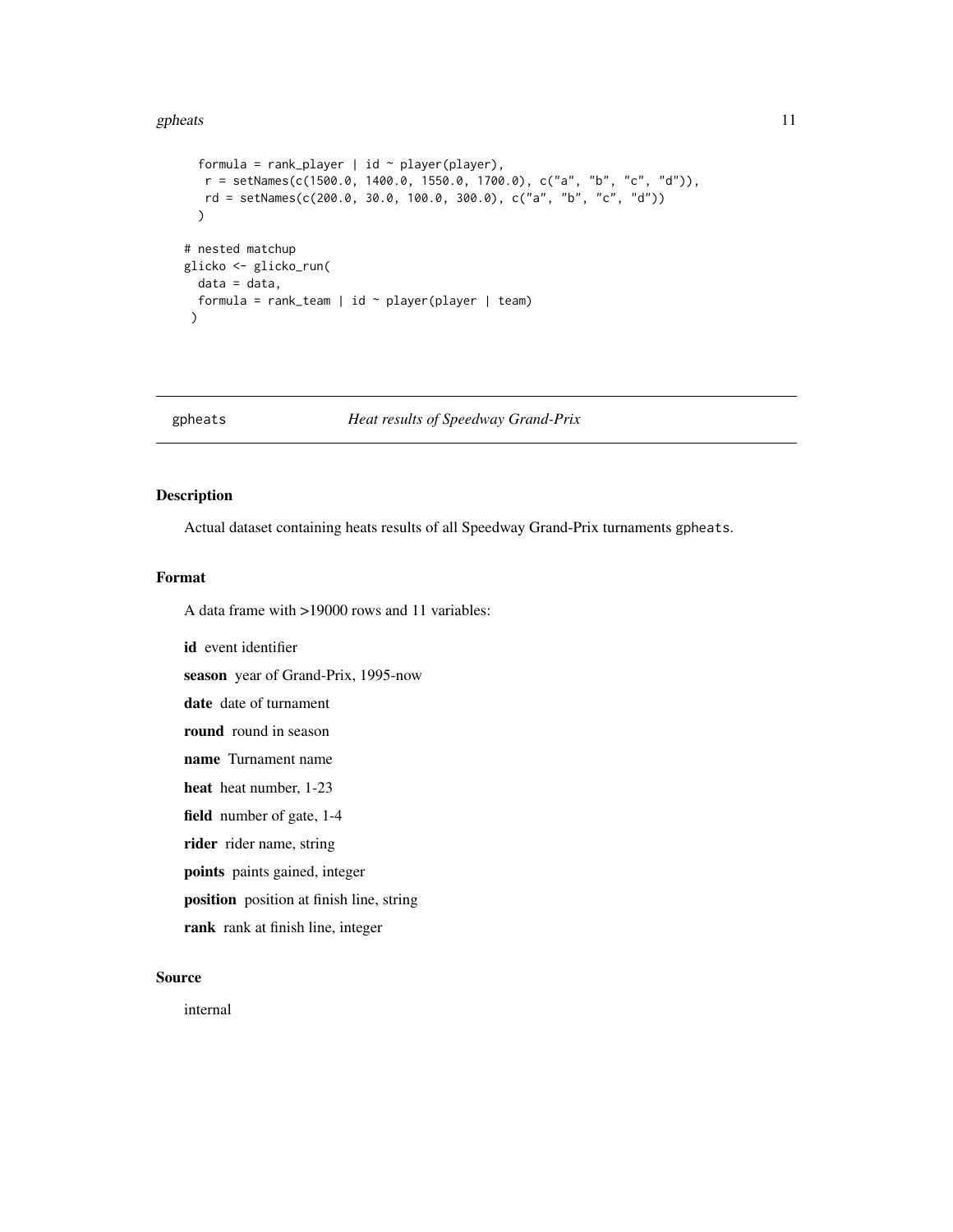<span id="page-11-0"></span>

#### Description

Actual dataset containing turnament results of all Speedway Grand-Prix events gpsquads

# Format

A data frame with >4000 rows and 9 variables:

id event identifier

season year of Grand-Prix, 1995-now

date date of turnament

place stadium of event

round round in season

name Turnament name

rider rider names, 1-6

points points gained, integer

classification classification after an event

# Source

internal

plot.rating *Plot rating object*

### Description

Plot rating object

#### Usage

## S3 method for class 'rating'  $plot(x, n = 10, players, ...)$ 

|           | of class rating                                                                                    |
|-----------|----------------------------------------------------------------------------------------------------|
| n         | number of teams to be plotted                                                                      |
| players   | optional vector with names of the contestants (coefficients) to plot their evolu-<br>tion in time. |
| $\ddotsc$ | optional arguments                                                                                 |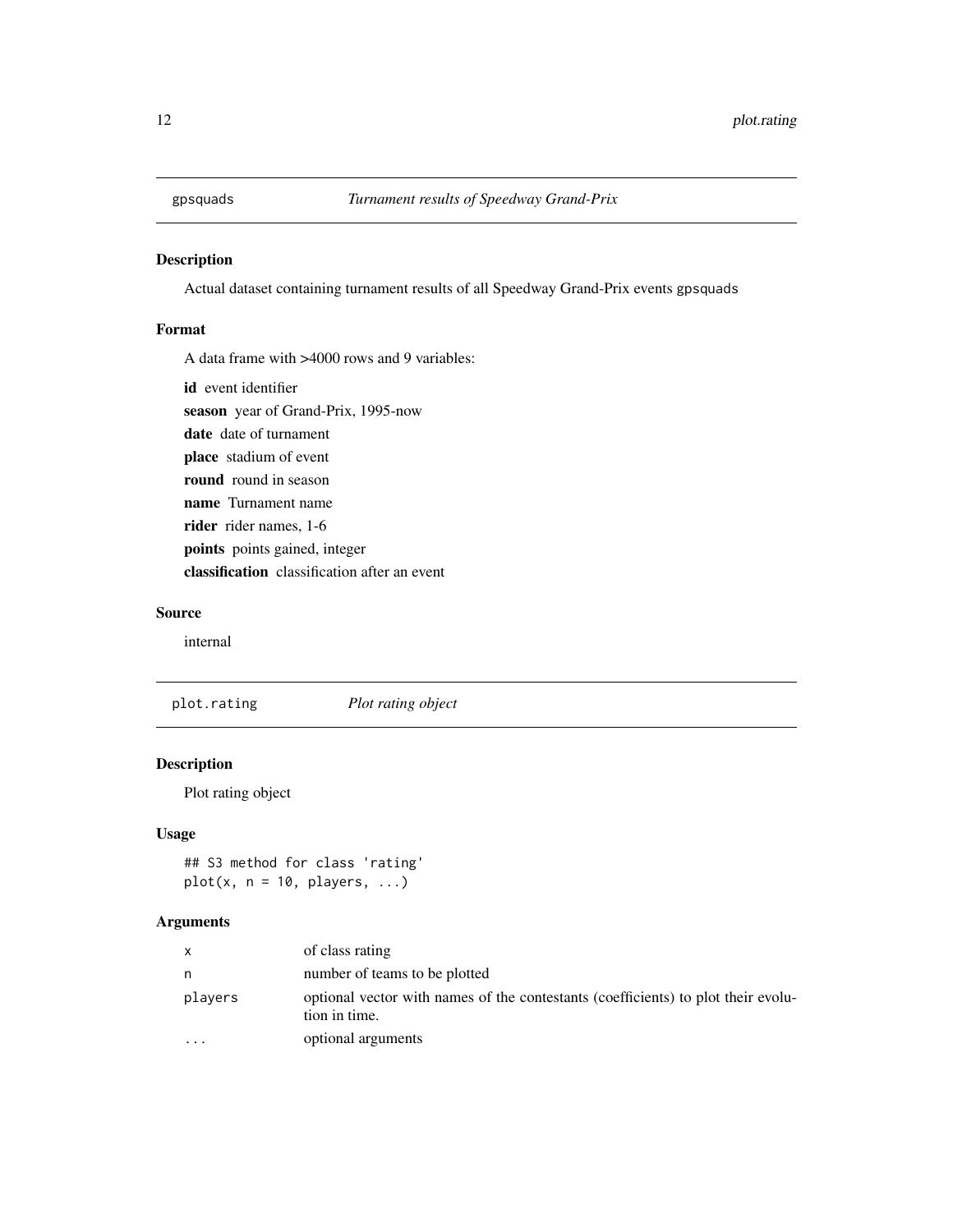<span id="page-12-0"></span>predict.rating *Predict rating model*

# Description

Predict rating model

# Usage

```
## S3 method for class 'rating'
predict(object, newdata, ...)
```
#### Arguments

| object  | of class rating                 |
|---------|---------------------------------|
| newdata | data.frame with data to predict |
| .       | optional arguments              |

### Value

probabilities of winning challenge by player over his opponent in all provided events.

# Examples

glicko <- glicko\_run(data = gpheats[1:16, ], formula = rank | id  $\sim$  player(rider)) predict(glicko, gpheats[17:20, ])

rating\_run *Apply rating algorithm*

# Description

Apply rating algorithm

```
rating_run(
 method,
 data,
 formula,
  r = numeric(0),
 rd = numeric(0),
  signa = numeric(0),
  init_r = numeric(0),
```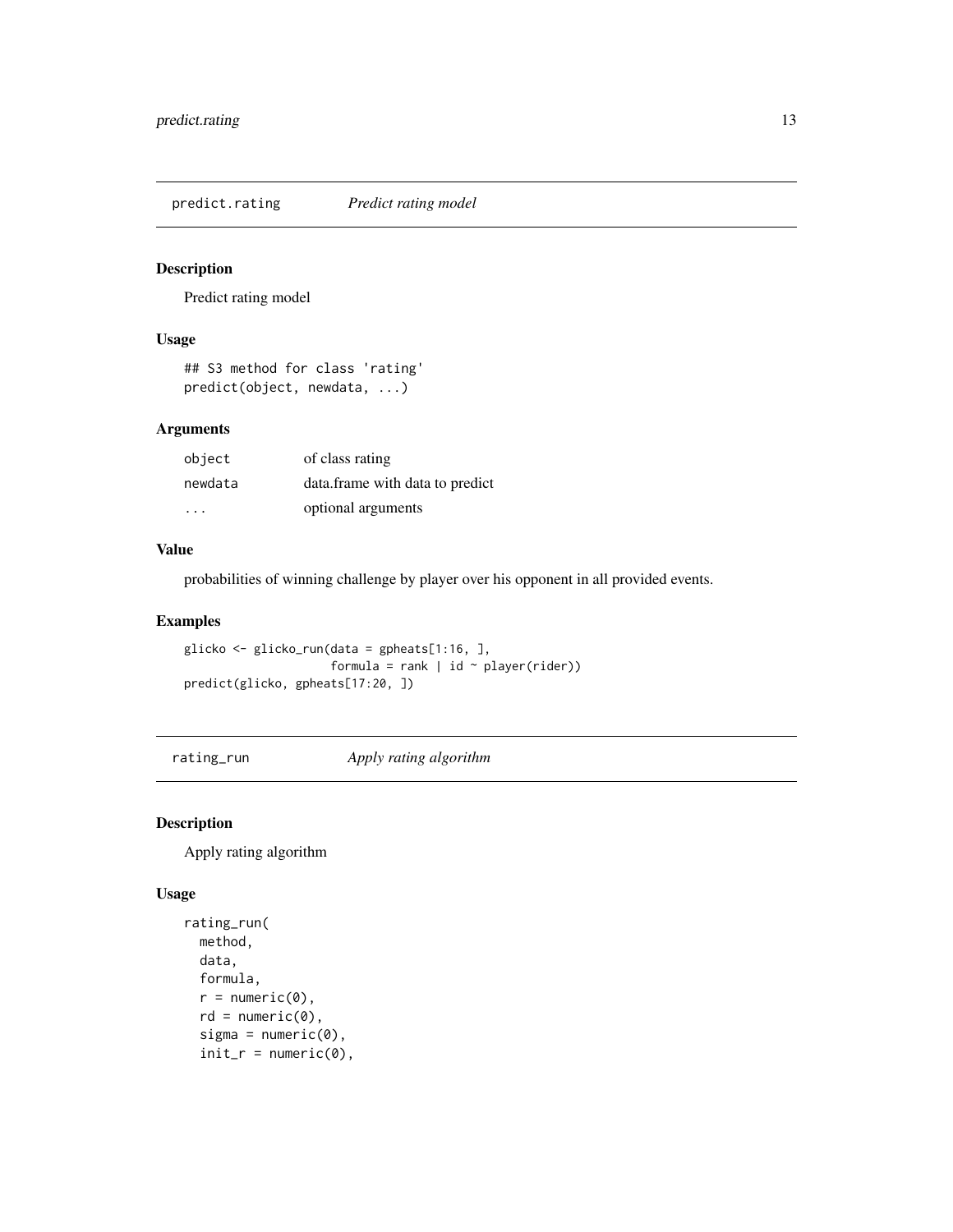```
init\_rd = numeric(0),
  init\_sigma = numeric(0),
  lambda = numeric(0),
  share = numeric(0),
  weight = numeric(0),
  kappa = numeric(0),
 tau = numeric(0)\mathcal{L}
```

| method     | one of c("glicko","glicko2","bbt","dbl")                                                                                                                                                                                                                                                                                                  |
|------------|-------------------------------------------------------------------------------------------------------------------------------------------------------------------------------------------------------------------------------------------------------------------------------------------------------------------------------------------|
| data       | data.frame which contains columns specified in formula, and optional columns<br>defined by lambda, weight.                                                                                                                                                                                                                                |
| formula    | formula which specifies the model. RHS Allows only player rating parameter<br>and it should be specified in following manner:<br>rank $ $ id $\sim$ player (name).                                                                                                                                                                        |
|            |                                                                                                                                                                                                                                                                                                                                           |
|            | • rank player position in event.                                                                                                                                                                                                                                                                                                          |
|            | • id event identifier in which pairwise comparison is assessed.                                                                                                                                                                                                                                                                           |
|            | • player(name) name of the contestant. In this case player(name) helps<br>algorithm point name of the column where player names are stored.                                                                                                                                                                                               |
|            | Users can also specify formula in in different way: rank $\vert$ id $\sim$ player (name $\vert$ team).<br>Which means that players are playing in teams, and results are observed for<br>teams not for players. For more see vignette.                                                                                                    |
| r          | named vector of initial players ratings estimates. If not specified then r will<br>be created automatically for parameters specified in formula with initial value<br>init r.                                                                                                                                                             |
| rd         | rd named vector of initial rating deviation estimates. If not specified then rd will<br>be created automatically for parameters specified in formula with initial value<br>init_rd.                                                                                                                                                       |
| sigma      | (only for glicko2) named vector of initial players ratings estimates. If not speci-<br>fied then sigma will be created automatically for parameters specified in formula<br>with initial value init_sigma.                                                                                                                                |
| init_r     | initial values for r if not provided. Default (glicko = 1500, glicko2 = 1500,<br>$bbt = 25$ , $dbl = 0)$                                                                                                                                                                                                                                  |
| init_rd    | initial values for rd if not provided. Default (glicko = 350, glicko2 = 350, bbt<br>$= 25/3$ , db1 = 1)                                                                                                                                                                                                                                   |
| init_sigma | initial values for sigma if not provided. Default = $0.5$                                                                                                                                                                                                                                                                                 |
| lambda     | name of the column in 'data' containing lambda values or one constant value<br>(eg. lambda = colname or lambda = $0.5$ ). Lambda impact prior variance, and<br>uncertainty of the matchup result. The higher lambda, the higher prior variance<br>and more uncertain result of the matchup. Higher lambda flattens chances of<br>winning. |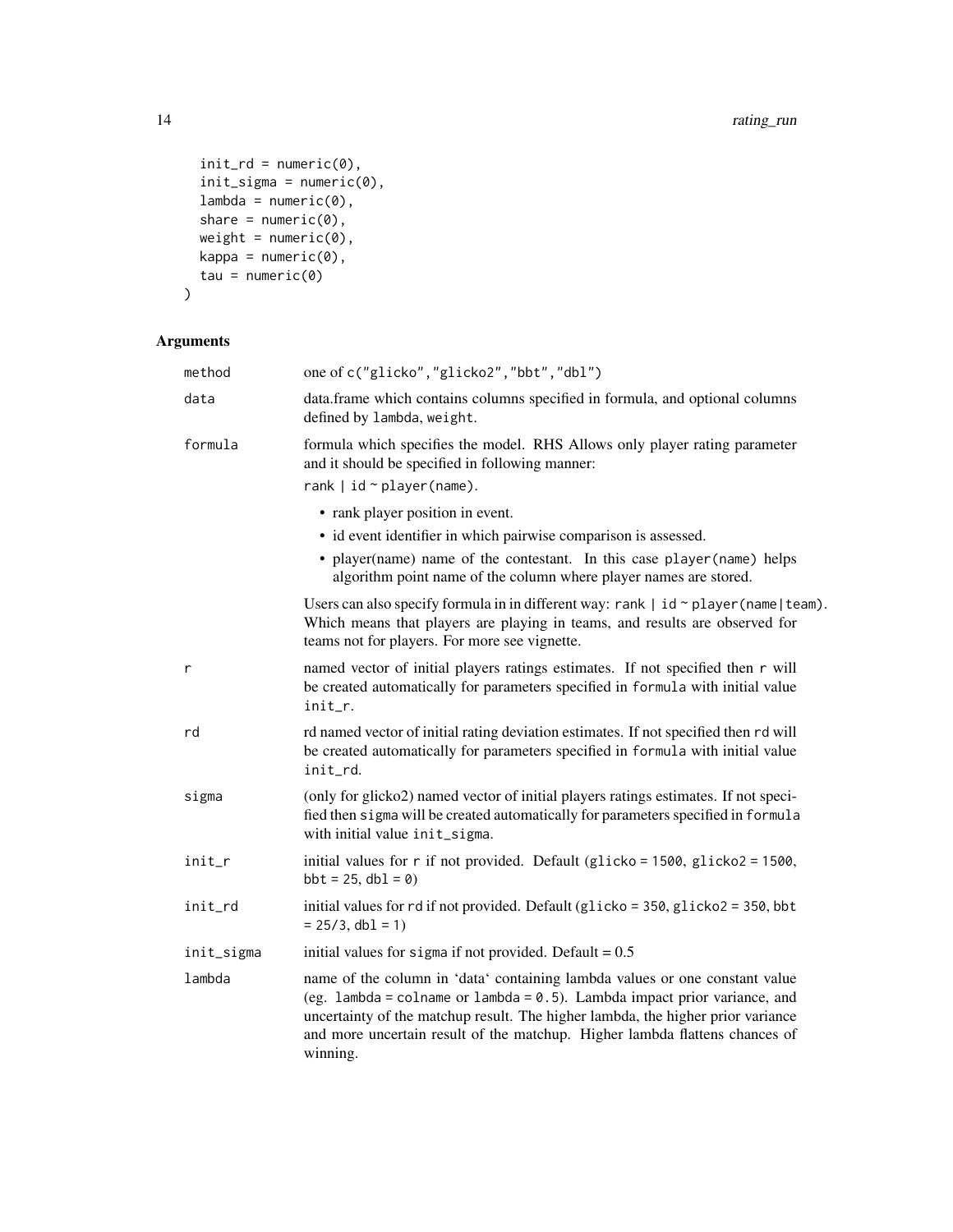<span id="page-14-0"></span>

| share  | name of the column in 'data' containing player share in team efforts. It's used to<br>first calculate combined rating of the team and then redistribute ratings update<br>back to players level. Warning - it should be used only if formula is specified<br>with players nested within teams ('player(playerlteam)').                                                                                                                                                                                                                                                                                                           |
|--------|----------------------------------------------------------------------------------------------------------------------------------------------------------------------------------------------------------------------------------------------------------------------------------------------------------------------------------------------------------------------------------------------------------------------------------------------------------------------------------------------------------------------------------------------------------------------------------------------------------------------------------|
| weight | name of the column in 'data' containing weights values or one constant (eg.<br>weight = colname or weight = $0.5$ ). Weights increasing (weight > 1) or de-<br>creasing (weight $\lt 1$ ) update change. Higher weight increasing impact of event<br>result on rating estimate.                                                                                                                                                                                                                                                                                                                                                  |
| kappa  | controls rd shrinkage not to be greater than $rd*(1 - kappa)$ . 'kappa=1' means<br>that rd will not be decreased.                                                                                                                                                                                                                                                                                                                                                                                                                                                                                                                |
| tau    | The system constant. Which constrains the change in volatility over time. Rea-<br>sonable choices are between 0.3 and 1.2 (default = $0.5$ ), though the system<br>should be tested to decide which value results in greatest predictive accuracy.<br>Smaller values of tau prevent the volatility measures from changing by large<br>amounts, which in turn prevent enormous changes in ratings based on very im-<br>probable results. If the application of Glicko-2 is expected to involve extremely<br>improbable collections of game outcomes, then 'tau' should be set to a small<br>value, even as small as, say, tau= 0. |

summary.rating *Summarizing rating objects*

# Description

Summarizing rating objects Summary for object of class 'rating'

#### Usage

## S3 method for class 'rating' summary(object, ...)

# Arguments

| object   | of class rating    |
|----------|--------------------|
| $\cdots$ | optional arguments |

# Value

List with following elements

- formula modeled formula.
- method type of algorithm used.
- Overall Accuracy named vector containing players ratings.
- r data.frame summarized players ratings and model winning probabilities. Probabilities are returned only in models with one variable (ratings)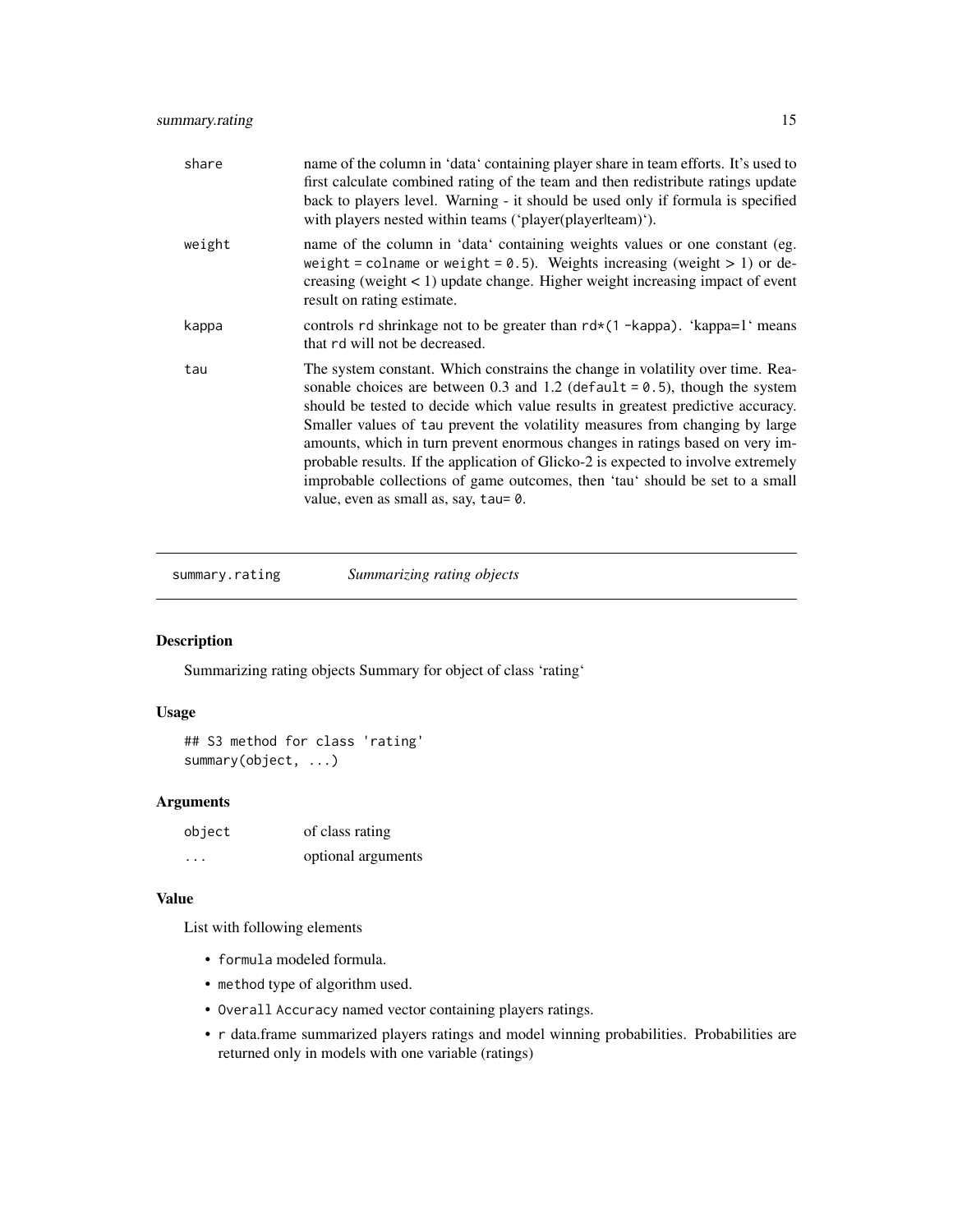- name of a player
- r players ratings
- rd players ratings deviation
- `Model probability` mean predicted probability of winning the challenge by the player.
- `True probability` mean observed probability of winning the challenge by the player.
- `Accuracy` Accuracy of prediction.
- `pairings` number of pairwise occurrences.

# Examples

```
model <- glicko_run(formula = rank | id ~ player(rider),
                   data = gpheats[1:102, ])
summary(model)
```